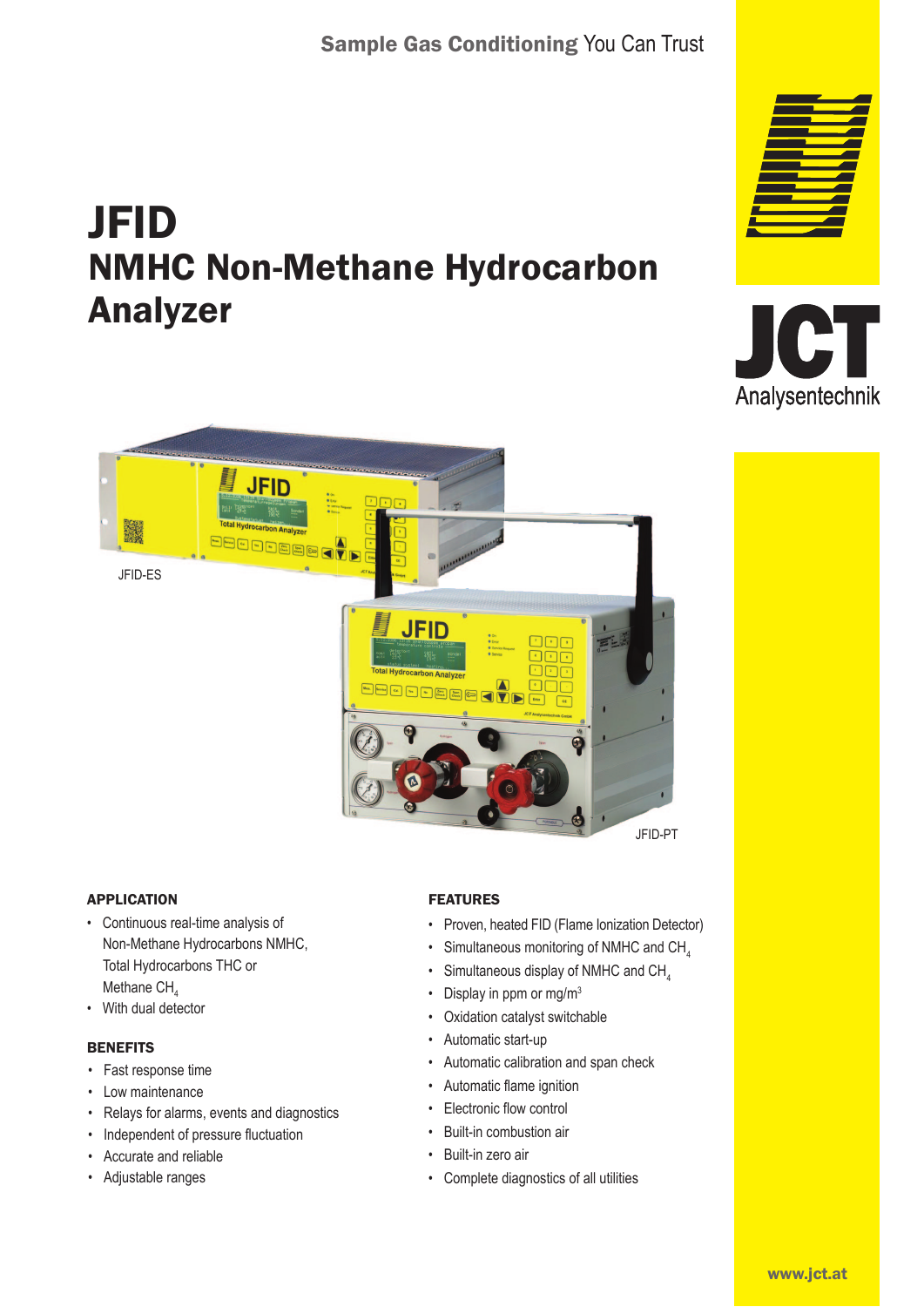## TECHNICAL DATA

| <b>Model</b>                                        | <b>JFID-ES NMHC</b>                                                                                                               | <b>JFID-PT NMHC</b>                                              | <b>JFID-ES NMHC Dual</b>                                                                 |  |
|-----------------------------------------------------|-----------------------------------------------------------------------------------------------------------------------------------|------------------------------------------------------------------|------------------------------------------------------------------------------------------|--|
| Description                                         | 19" rack mounting                                                                                                                 | portable                                                         | 19" rack mounting                                                                        |  |
| <b>Operation</b>                                    |                                                                                                                                   |                                                                  |                                                                                          |  |
| Vacuum system                                       | eductor or membrane pump                                                                                                          | membrane pump                                                    | eductor                                                                                  |  |
| Number of channels                                  | 1                                                                                                                                 | 1                                                                | 2 (simultaneous monitoring)                                                              |  |
| Measurement range                                   | free selectable, user defineable for both channels                                                                                |                                                                  |                                                                                          |  |
| <b>THC</b>                                          | 10 000 ppm C3                                                                                                                     |                                                                  |                                                                                          |  |
| CH <sub>4</sub>                                     | $0 - 3000$ ppm $C1$                                                                                                               |                                                                  |                                                                                          |  |
| Detection limit                                     | $±5$ % of measurement range                                                                                                       |                                                                  |                                                                                          |  |
| Linearity                                           | < 1 % of measured value                                                                                                           |                                                                  |                                                                                          |  |
| Zero noise                                          | max. 2% from measuring range                                                                                                      |                                                                  |                                                                                          |  |
| Span noise                                          | max. 2% from measuring range                                                                                                      |                                                                  |                                                                                          |  |
| Selectable units                                    | ppm, mg/m <sup>3</sup>                                                                                                            |                                                                  |                                                                                          |  |
| Signal output (simultenous)                         | 2 x 0/4 to 20 mA for channel THC or NMHC; 2 x 0/4 to 20 mA for channel CH                                                         |                                                                  |                                                                                          |  |
| Ambient temperature                                 | with eductor: -5 °C to 40 °C<br>with membrane pump: 5 °C to 40 °C                                                                 | 5°C to 40°C                                                      | $-5^{\circ}$ C to 40 $^{\circ}$ C                                                        |  |
| Response time (T90)                                 | THC < 15 s; CH <sub>4</sub> < 30 s<br>THC; $CHa < 5 s$                                                                            |                                                                  |                                                                                          |  |
| Sample gas flow                                     | with eductor: 25 NI/h or 90 NI/h<br>with membrane pump: 25 NI/h                                                                   | 25 NI/h                                                          | 25 NI/h or 90 NI/h                                                                       |  |
| Sample gas pressure                                 | with eductor: 800 to 1 600 mbara<br>with membrane pump: 800 to 1200 mbara                                                         | 800 to 1200 mbara                                                | 800 to 1600 mbara                                                                        |  |
| Air humidity                                        | < 90 % rel. humidity, 20 °C; < 50 % rel. humidity, 40 °C                                                                          |                                                                  |                                                                                          |  |
| Geographical altitude                               | 0 to 1500 m above NN                                                                                                              |                                                                  |                                                                                          |  |
| <b>Construction</b>                                 |                                                                                                                                   |                                                                  |                                                                                          |  |
| Dimensions over all<br>$(W \times H \times D)$ [mm] | with eductor: 483 x 135 x 401<br>with membrane pump: 445 x 135 x 401                                                              | 380 x 155 x 380 PT63<br>with bottle holder: 483 x 290 x 510 PT63 | 483 x 135 x 310                                                                          |  |
| Weight                                              | with eductor: approx. 10 kg<br>with membrane pump: approx. 11 kg                                                                  | approx. 11 kg<br>with bottle holder: approx. 15 kg               | approx. 12 kg                                                                            |  |
| Detector temperature                                | adjustable up to 200 °C                                                                                                           | adjustable up to 170 °C                                          | adjustable up to 200 °C                                                                  |  |
| Catalyst temperature                                | 400 °C for combustion air and zero air                                                                                            |                                                                  |                                                                                          |  |
| Oxidizer for NMHC                                   | 230 °C to 250 °C                                                                                                                  |                                                                  |                                                                                          |  |
| <b>Utilities</b>                                    |                                                                                                                                   |                                                                  |                                                                                          |  |
| Instrument air                                      | with eductor: $3,0$ to $3,9$ bar $/ < 2$ Nm <sup>3</sup> /h,<br>quality to ISO8573-1, 1.2.1<br>with membrane pump: air not needed | air not needed                                                   | 3,0 to 3,9 bar $/ < 2$ Nm <sup>3</sup> /h,<br>quality to ISO8573-1 1.2.1                 |  |
| Fuel gas                                            | hydrogen 0,7 to 1,0 bar $/ < 80$ ml/min, quality 5.0                                                                              |                                                                  |                                                                                          |  |
| Combustion air                                      | with internal catalyst<br>or optional synthetic air<br>1,0 to 1,5 bar < 30 NI/h                                                   | with internal catalyst                                           | with internal catalyst<br>or optional synthetic air<br>1,0 to 1,5 bar < 30 NI/h          |  |
| Calibration gas                                     | 2,0 to 2,5 bar / < 130 NI/h during calibration<br>concentration 60 % to 80 % of the measurement range                             |                                                                  |                                                                                          |  |
| Zero gas                                            | with internal catalyst or optional<br>nitrogen 2,0 to 2,5 bar/<br>< 130 Nl/h quality 5.0                                          | with internal catalyst                                           | with internal catalyst or<br>optional nitrogen 2,0 to 2,5 bar/<br>< 130 Nl/h quality 5.0 |  |
| Protection class                                    | <b>IP20</b>                                                                                                                       | <b>IP40</b>                                                      | <b>IP20</b>                                                                              |  |
| Approvals / Signs                                   | <b>CE</b>                                                                                                                         | <b>CE</b>                                                        | <b>CE</b>                                                                                |  |
| <b>Electrics</b>                                    |                                                                                                                                   |                                                                  |                                                                                          |  |
| Power supply                                        | 115 V ± 10 % or 230 V ± 10 %; 48 Hz to 62 Hz                                                                                      |                                                                  |                                                                                          |  |
| Power consumption                                   | $< 500 W$                                                                                                                         |                                                                  |                                                                                          |  |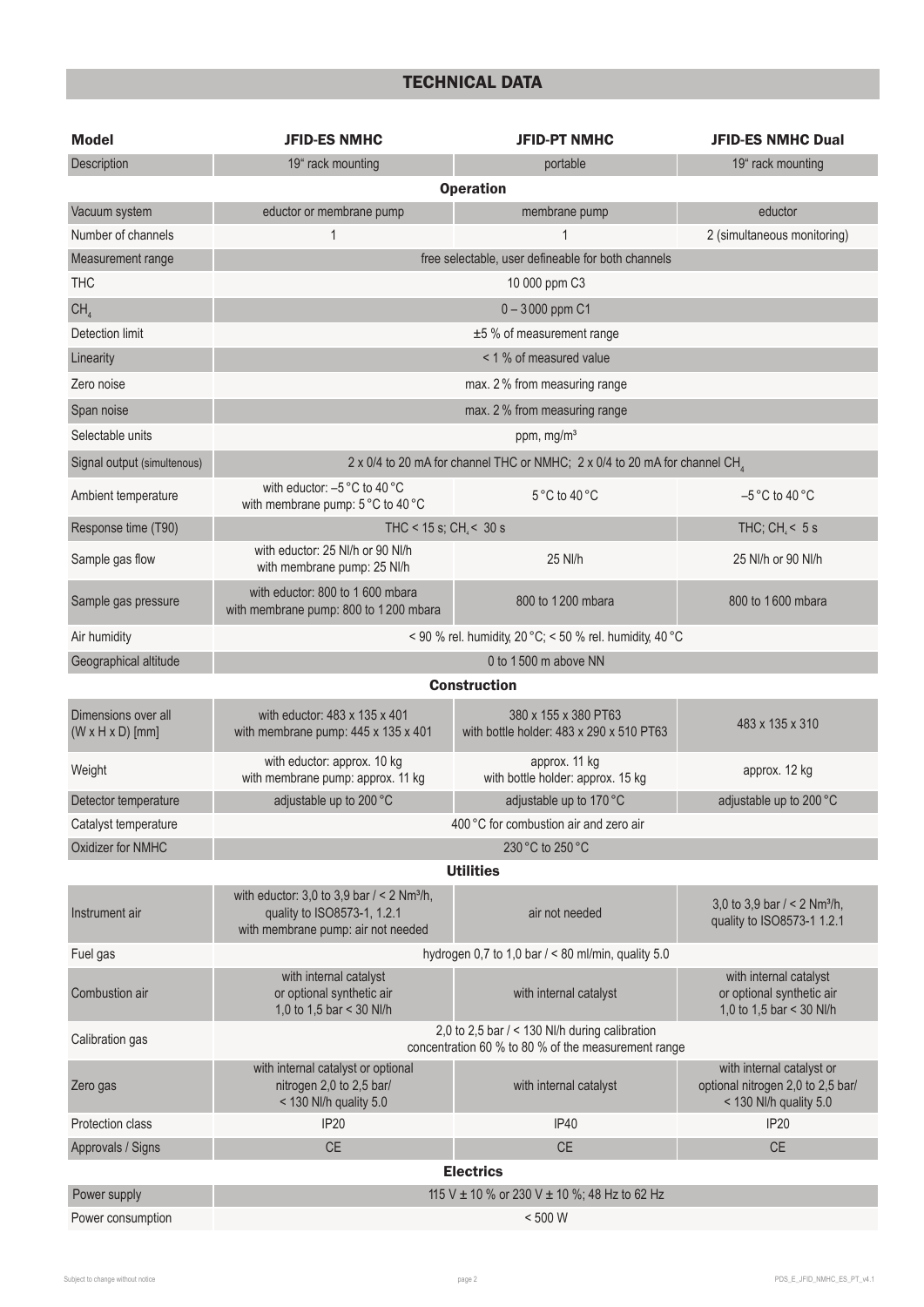### ORDER CODE

| <b>Part number</b> | <b>Description</b>                                                 |
|--------------------|--------------------------------------------------------------------|
| 207.000800         | JFID-ES NMHC, one channel                                          |
| 207.000880         | JFID-ES NMHC, dual channel                                         |
| 207.030802         | JFID-PT63 portable NMHC with bottle holder, one channel            |
| 207.030883         | JFID-PT84 portable NMHC with bottle holder, dual channel           |
|                    | <b>Options</b>                                                     |
| 407.010076         | Gas connection fitting set SS                                      |
| 407.010077         | Gas connection fitting set SS and aluminum                         |
| 407.020048         | Conversion kit for external zero air                               |
| 407.020049         | Retrofit kit active carbon                                         |
| 207.900000         | Data storage for measurement values and status report 250 A4 pages |
| 407.040190         | Air pressure regulator with fine filter assembly                   |
| 407.040182         | Gas bottle pressure regulator for hydrogen                         |
| 407.040183         | Gas bottle pressure regulator for calibration gas                  |
| 407.040184         | Gas bottle pressure regulator for nitrogen                         |
| DAS <sub>2</sub>   | Instrument air purifier                                            |